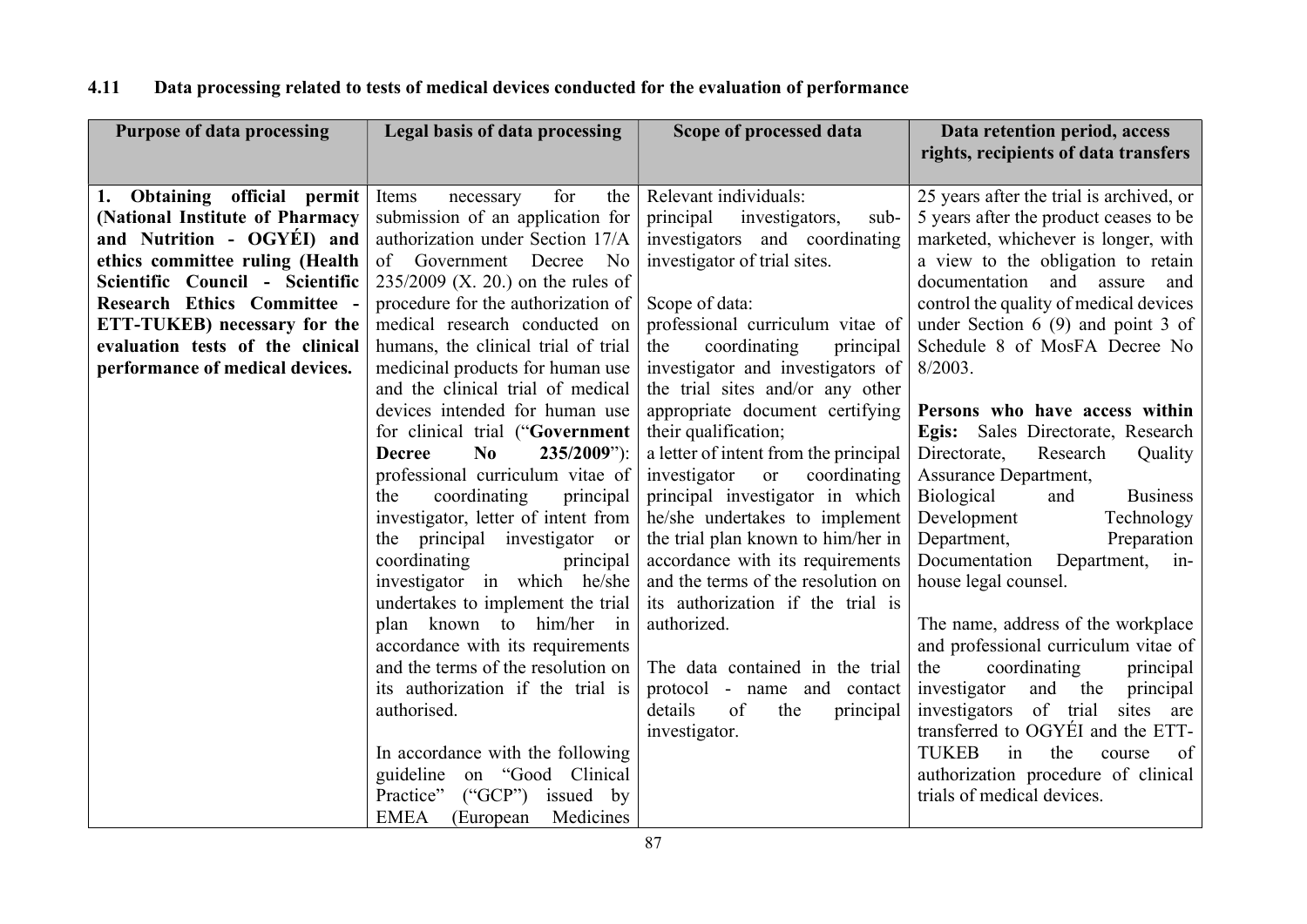| <b>Purpose of data processing</b> | Legal basis of data processing                                                                                                                                                                                                                                                                                                                                                                                                                                                                                                                                                                                                                                                                                                                                                                                                                                                                                                                                            | Scope of processed data | Data retention period, access<br>rights, recipients of data transfers                                                                                                                                                                                                                                              |
|-----------------------------------|---------------------------------------------------------------------------------------------------------------------------------------------------------------------------------------------------------------------------------------------------------------------------------------------------------------------------------------------------------------------------------------------------------------------------------------------------------------------------------------------------------------------------------------------------------------------------------------------------------------------------------------------------------------------------------------------------------------------------------------------------------------------------------------------------------------------------------------------------------------------------------------------------------------------------------------------------------------------------|-------------------------|--------------------------------------------------------------------------------------------------------------------------------------------------------------------------------------------------------------------------------------------------------------------------------------------------------------------|
|                                   | Agency) under Regulation (EU)<br>No 536/2014 on clinical trials on<br>medicinal products for human use<br>on clinical trials on medicinal<br>products for human use, and<br>repealing Directive 2001/20/EC<br>(www.ogyei.gov.hu/dynamic/GC<br>P 1.pdf) the professional CVs of<br>the principal investigators and<br>sub-investigators and/or any other<br>relevant document proving their<br>qualifications should be available<br>to document that the persons<br>concerned have<br>the qualification required to<br>conduct the trial and/or<br>for<br>medical<br>provide<br>the<br>supervision of<br>the<br>persons<br>involved in the trial<br>and are competent to carry out<br>such tasks.<br>In the course of authorisation<br>specified in Annex 8 of Decree<br>No 8/2003 (III. 13.) of the<br>Minister of Social and Family<br><b>Affairs ("MoSFA Decree</b><br>8/2003"<br>the trial plan (protocol) shall be<br>attached.<br>Article $6(1)$ (f) of the General |                         | Professional curriculum vitae of the<br>principal investigators and sub-<br>investigators and/or<br>any<br>other<br>appropriate document certifying their<br>qualification are integrated into the<br>technical documentation which is<br>available to the authorities in the<br>course of registration procedure. |
|                                   | Protection<br>Regulation<br>Data                                                                                                                                                                                                                                                                                                                                                                                                                                                                                                                                                                                                                                                                                                                                                                                                                                                                                                                                          |                         |                                                                                                                                                                                                                                                                                                                    |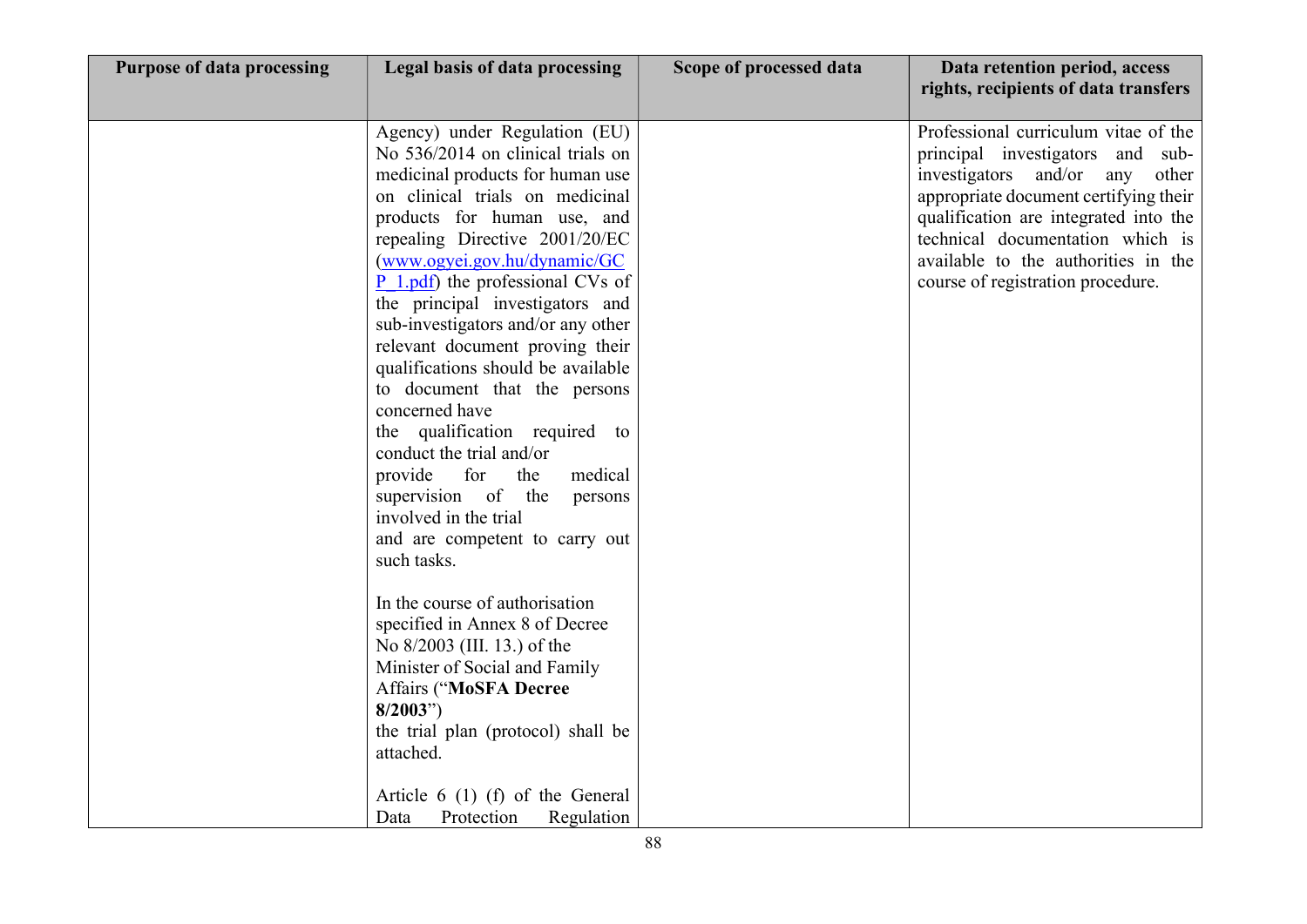| <b>Purpose of data processing</b>                                                                                                                                                                                                                                                                                              | Legal basis of data processing                                                                                                                                                                                                                                                                                                                                                                                                                                                     | Scope of processed data                                                                                                                                                                                                                                                                                                                                                                                                                                                                                                                                                                                                                                                           | Data retention period, access<br>rights, recipients of data transfers                                                                                                                                                                                                                                                                                                                                                                                                                                                                                                                                                                                                                                                                                                                                       |
|--------------------------------------------------------------------------------------------------------------------------------------------------------------------------------------------------------------------------------------------------------------------------------------------------------------------------------|------------------------------------------------------------------------------------------------------------------------------------------------------------------------------------------------------------------------------------------------------------------------------------------------------------------------------------------------------------------------------------------------------------------------------------------------------------------------------------|-----------------------------------------------------------------------------------------------------------------------------------------------------------------------------------------------------------------------------------------------------------------------------------------------------------------------------------------------------------------------------------------------------------------------------------------------------------------------------------------------------------------------------------------------------------------------------------------------------------------------------------------------------------------------------------|-------------------------------------------------------------------------------------------------------------------------------------------------------------------------------------------------------------------------------------------------------------------------------------------------------------------------------------------------------------------------------------------------------------------------------------------------------------------------------------------------------------------------------------------------------------------------------------------------------------------------------------------------------------------------------------------------------------------------------------------------------------------------------------------------------------|
|                                                                                                                                                                                                                                                                                                                                | 2016/679<br>of<br>the<br>European<br>Parliament and of the Council -<br>the legitimate interest of Egis.<br>Legitimate interest: compliance<br>with the trial rules applicable to<br>Egis and with the GCP.                                                                                                                                                                                                                                                                        |                                                                                                                                                                                                                                                                                                                                                                                                                                                                                                                                                                                                                                                                                   |                                                                                                                                                                                                                                                                                                                                                                                                                                                                                                                                                                                                                                                                                                                                                                                                             |
| 2. Processing the personal data of<br>the clinical trial staff (principal<br>sub-investigator,<br>investigator,<br>clinical trial coordinator, clinical<br>trial nurse)<br>required for the<br>agreements entered<br>into<br>$\mathbf{t}$<br>conduct the trials to evaluate the<br>clinical performance of medical<br>devices. | whether<br>Depending<br>the<br>on<br>agreement is entered into with the<br>relevant individual or any other<br>business: Article $6(1)(b)$ of the<br>GDPR - for the performance of a<br>contract to which the data subject<br>is directly party / Article 6 (1) (f)<br>of the GDPR $-$ legitimate interest<br>of Egis and the business entering<br>into an agreement with Egis:<br>Legitimate interest: successfully<br>conducting the official audit and<br>completing the trial. | Data included in the service<br>agreement entered into with the<br>trial staff (principal investigator,<br>sub-investigator, clinical trial<br>coordinator, clinical trial nurse) or<br>the business represented by the<br>individual for the performance of<br>the investigator's tasks of the<br>evaluation test of the clinical<br>performance of medical devices:<br>name, address, tax number/tax<br>identification number, registration<br>number, bank account number of<br>the investigator or, in the case of<br>an agreement with a business, the<br>details<br>contact<br>of<br>the<br>representative and the corporate<br>and billing information of the<br>business. | 5 years from the termination of the<br>agreement entered into with the<br>individual/business represented by<br>him/her in accordance with Section<br>6:22 of Act V of 2013 on the Civil<br>Code (in general civil law claims<br>lapse in 5 years).<br><b>Taxation documents: 5 years from</b><br>the last day of the calendar year in<br>which the tax or data concerned<br>should have been declared or<br>reported or, in the absence of such<br>declaration or report, the tax should<br>have been paid (Sections 78 (3) and<br>202 (1) of Act CL of 2017 on the<br>Rules of Taxation).<br><b>Accounting documents: 8 years</b><br>(Sections 168-169 of Act C of 2000)<br>on Accounting.<br>Persons who have access within<br>Egis: Sales Directorate, Research<br>Directorate, Biological and Business |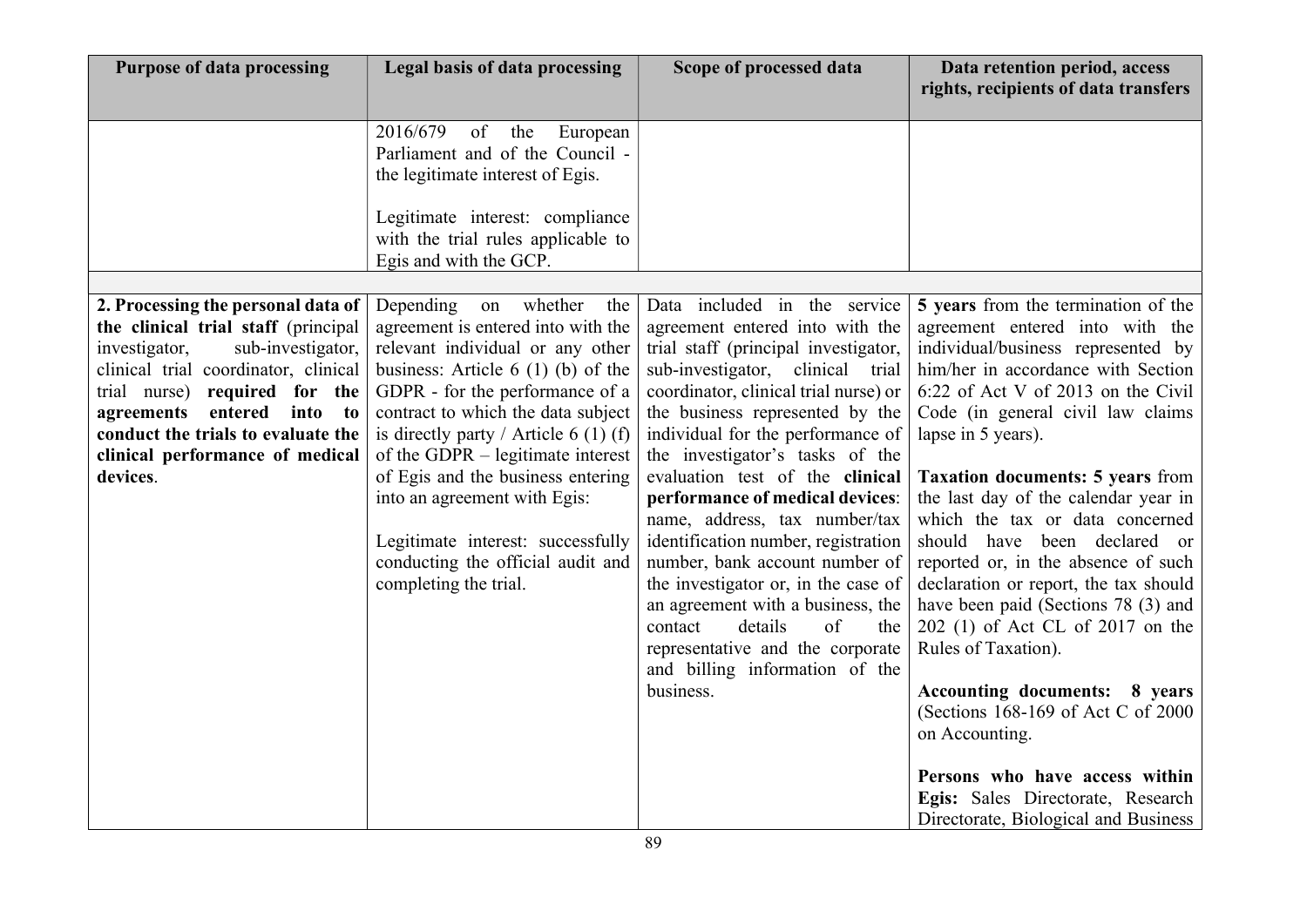| <b>Purpose of data processing</b> | <b>Legal basis of data processing</b>                               | Scope of processed data                                                      | Data retention period, access<br>rights, recipients of data transfers |
|-----------------------------------|---------------------------------------------------------------------|------------------------------------------------------------------------------|-----------------------------------------------------------------------|
|                                   |                                                                     |                                                                              |                                                                       |
|                                   |                                                                     |                                                                              | Development<br>Technology                                             |
|                                   |                                                                     |                                                                              | Department (BÜTO), Preparation                                        |
|                                   |                                                                     |                                                                              | Documentation<br>Department,                                          |
|                                   |                                                                     |                                                                              | Finance, in-house legal counsel.                                      |
|                                   |                                                                     |                                                                              |                                                                       |
| 3. Collecting electronic patient  | Under the GCP:                                                      | Pseudonymized health data of the                                             | 25 years after the trial is archived, or                              |
| monitoring data forms (CRF,       | "2:10 All information related to                                    | subjects undergoing the trial                                                | 5 years after the product ceases to be                                |
| Case Report Form) containing      | clinical trials should be                                           | (individuals) and other personal                                             | marketed, whichever is longer, with                                   |
| pseudonymized trial data.         | should be recorded, handled, and<br>stored in a way that allows its | data related to the trial required to<br>conduct the trial that is needed to | a view to the obligation to retain<br>documentation and assure<br>and |
|                                   | accurate reporting, interpretation                                  | complete the trial and assess the                                            | control the quality of medical                                        |
|                                   | and verification."                                                  | safety of the trial and generate                                             | devices and conduct the trial and                                     |
|                                   |                                                                     | trial results (including without                                             | verify its process and result under                                   |
|                                   | Article 6 (1) (f) of the GDPR $-$                                   | limitation demographic data,                                                 | Section 6 (9) and point 3 of Schedule                                 |
|                                   | legitimate interest of Egis.                                        | comorbidities,<br>medications,                                               | 8 of MosFA Decree No 8/2003.                                          |
|                                   |                                                                     | laboratory results, adverse drug                                             |                                                                       |
|                                   | interest:<br>efficient<br>Legitimate                                | reactions).                                                                  |                                                                       |
|                                   | processing of patient monitoring                                    |                                                                              | Persons who have access within                                        |
|                                   | data forms, reducing the burden                                     |                                                                              | Egis:                                                                 |
|                                   | by<br>imposed<br>paper-based                                        |                                                                              | <b>Sales</b><br>Directorate,<br>Research                              |
|                                   | administration and document                                         |                                                                              | Directorate, Biological and Business                                  |
|                                   | ensuring<br>management,<br>more                                     |                                                                              | Development<br>Technology                                             |
|                                   | efficient trial procedure and                                       |                                                                              | Department (BÜTO), Preparation                                        |
|                                   | with<br>communication                                               |                                                                              | Documentation Department.                                             |
|                                   | investigators.                                                      |                                                                              |                                                                       |
|                                   |                                                                     |                                                                              | Patient monitoring data forms may                                     |
|                                   | In respect of processing health                                     |                                                                              | undergo internal controlling.                                         |
|                                   | data: under Article 9 (2) (h) of the                                |                                                                              |                                                                       |
|                                   | $GDPR - processing$ is necessary                                    |                                                                              |                                                                       |
|                                   | for the purposes of preventive                                      |                                                                              | Data is transferred to                                                |
|                                   | medicine, the provision of                                          |                                                                              | the organization engaged by EGIS to                                   |
|                                   | healthcare or treatment and under                                   |                                                                              | conduct and monitor trials (Clinical                                  |
|                                   |                                                                     |                                                                              | Research Organization) and                                            |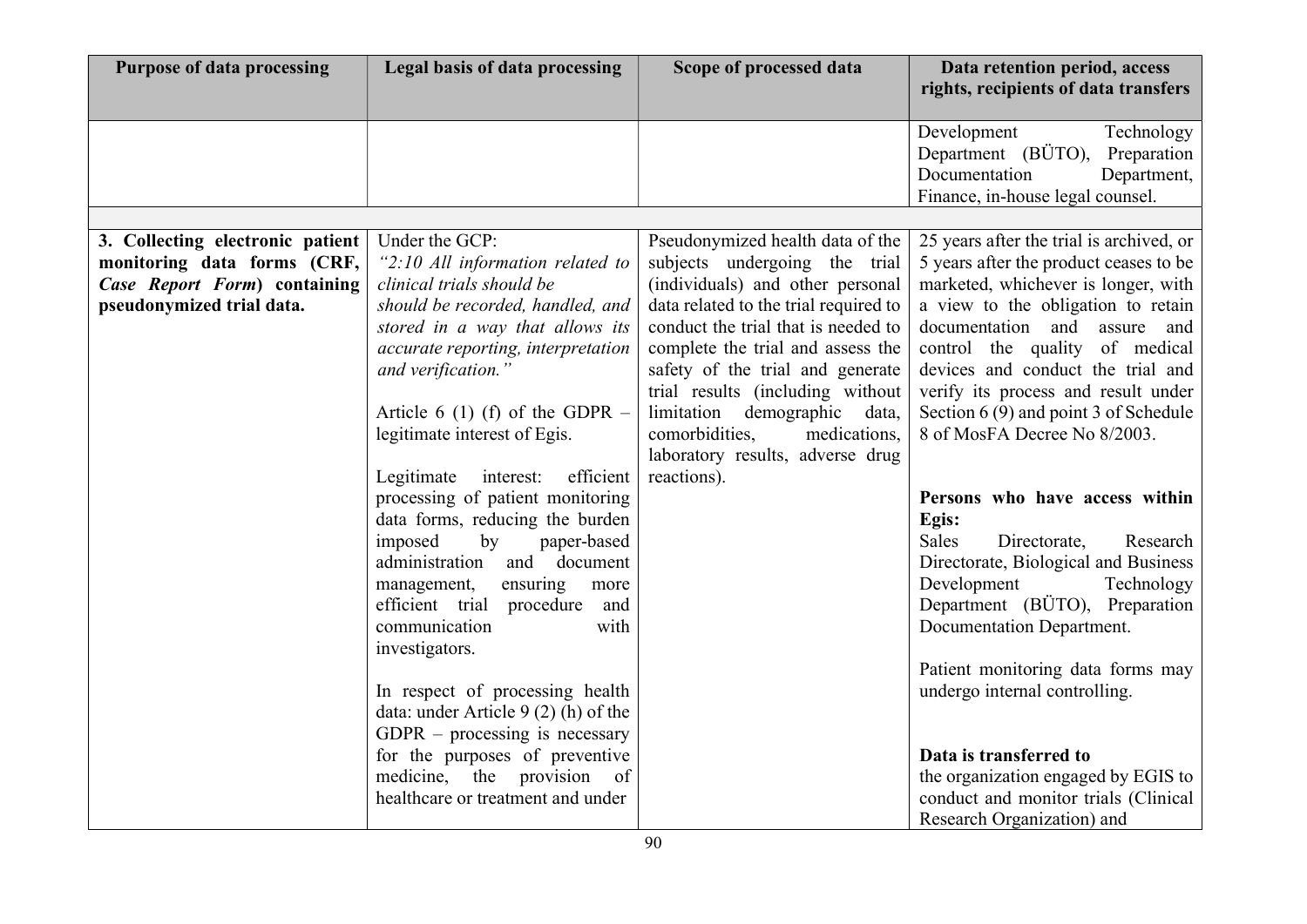| <b>Purpose of data processing</b>                                                                       | Legal basis of data processing                                                                                                                                                                                                   | Scope of processed data                                                                            | Data retention period, access<br>rights, recipients of data transfers                                                                                                                                                                                                                                                                                                                                                                                                                                                                                                                                                                                                                                                               |
|---------------------------------------------------------------------------------------------------------|----------------------------------------------------------------------------------------------------------------------------------------------------------------------------------------------------------------------------------|----------------------------------------------------------------------------------------------------|-------------------------------------------------------------------------------------------------------------------------------------------------------------------------------------------------------------------------------------------------------------------------------------------------------------------------------------------------------------------------------------------------------------------------------------------------------------------------------------------------------------------------------------------------------------------------------------------------------------------------------------------------------------------------------------------------------------------------------------|
|                                                                                                         |                                                                                                                                                                                                                                  |                                                                                                    |                                                                                                                                                                                                                                                                                                                                                                                                                                                                                                                                                                                                                                                                                                                                     |
|                                                                                                         | Article $9(2)(i)$ of the GDPR<br>processing is necessary for<br>reasons of public interest in the<br>area of public health, such as<br>ensuring high standards of quality<br>and safety of healthcare and of<br>medical devices. |                                                                                                    | the following provider of the system<br>that records electronic<br>patient<br>monitoring data forms (providing<br>hosting services as a data processor)<br>also have access to the data within<br>the scope indispensable for the<br>provision of the service:<br>Infosector Kft. (address:<br>1024<br>Budapest, Rómer Flóris u. 4.,<br>telephone: 06-1-800-8115, email<br>address: helpdesk@infosector.hu,<br>website: www.infosector.hu<br>The patient monitoring data forms<br>that contain the pseudonymized trial<br>data that are verified by the<br>investigators are integrated into the<br>technical documentation which is<br>submitted to the relevant authority in<br>the course of official registration<br>procedure. |
|                                                                                                         |                                                                                                                                                                                                                                  |                                                                                                    |                                                                                                                                                                                                                                                                                                                                                                                                                                                                                                                                                                                                                                                                                                                                     |
| <b>Granting access to</b><br>the<br>4.<br>that<br>processes<br>program<br>electronic patient monitoring | Article 6 (1) (f) of the GDPR $-$<br>legitimate interest of Egis.                                                                                                                                                                | Name and email address of the<br>clinical trial physician or person<br>authorized by the principal | Data are stored by Egis for 10 years<br>with respect to official inspections<br>and internal controlling (certification                                                                                                                                                                                                                                                                                                                                                                                                                                                                                                                                                                                                             |
| data forms in the case of a                                                                             | efficient<br>Legitimate<br>interest:                                                                                                                                                                                             | investigator.                                                                                      | of payment).                                                                                                                                                                                                                                                                                                                                                                                                                                                                                                                                                                                                                                                                                                                        |
| clinical trial for the evaluation of<br>performance of medical devices                                  | processing of patient monitoring<br>data forms, reducing the burden                                                                                                                                                              |                                                                                                    | Persons who have access within                                                                                                                                                                                                                                                                                                                                                                                                                                                                                                                                                                                                                                                                                                      |
| requiring electronic data input.                                                                        | imposed<br>by<br>paper-based                                                                                                                                                                                                     |                                                                                                    | Egis:                                                                                                                                                                                                                                                                                                                                                                                                                                                                                                                                                                                                                                                                                                                               |
|                                                                                                         | administration and document                                                                                                                                                                                                      |                                                                                                    | <b>Sales</b><br>Directorate,<br>Research                                                                                                                                                                                                                                                                                                                                                                                                                                                                                                                                                                                                                                                                                            |
|                                                                                                         | ensuring<br>management,<br>more                                                                                                                                                                                                  |                                                                                                    | Directorate, Biological and Business                                                                                                                                                                                                                                                                                                                                                                                                                                                                                                                                                                                                                                                                                                |
|                                                                                                         | efficient trial procedure<br>and                                                                                                                                                                                                 |                                                                                                    | Development<br>Technology                                                                                                                                                                                                                                                                                                                                                                                                                                                                                                                                                                                                                                                                                                           |
|                                                                                                         | with<br>communication                                                                                                                                                                                                            |                                                                                                    | Department (BÜTO), Preparation                                                                                                                                                                                                                                                                                                                                                                                                                                                                                                                                                                                                                                                                                                      |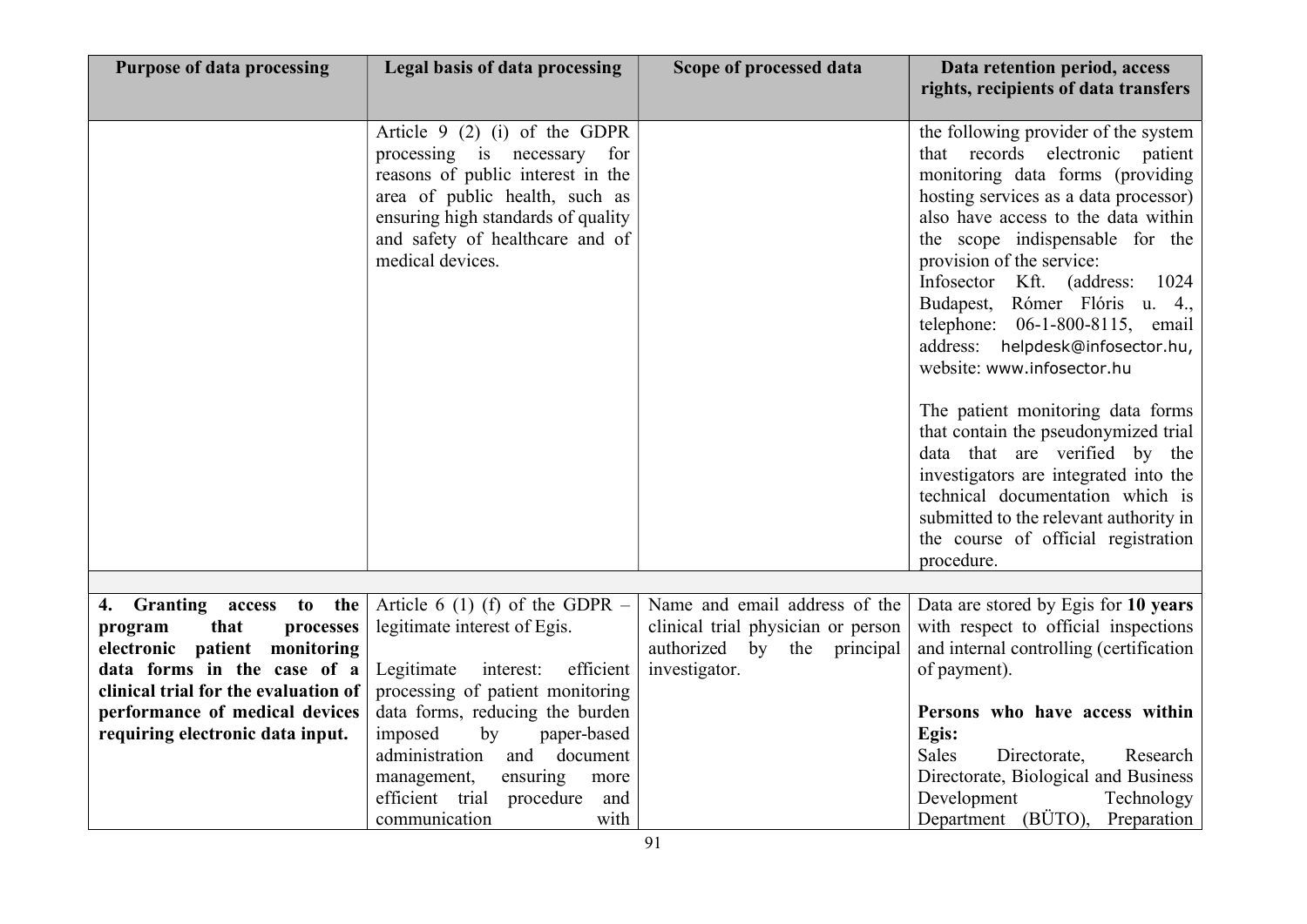| <b>Purpose of data processing</b>                                                         | Legal basis of data processing                                                                                                                                                                                                                                                                                                                                                                                                                                                                                                                                                                                                                                                                                        | Scope of processed data                                                                                                                                                                                                                                                                                                                                                                                          | Data retention period, access<br>rights, recipients of data transfers                                                                                                                                                                                                                                                                                                      |
|-------------------------------------------------------------------------------------------|-----------------------------------------------------------------------------------------------------------------------------------------------------------------------------------------------------------------------------------------------------------------------------------------------------------------------------------------------------------------------------------------------------------------------------------------------------------------------------------------------------------------------------------------------------------------------------------------------------------------------------------------------------------------------------------------------------------------------|------------------------------------------------------------------------------------------------------------------------------------------------------------------------------------------------------------------------------------------------------------------------------------------------------------------------------------------------------------------------------------------------------------------|----------------------------------------------------------------------------------------------------------------------------------------------------------------------------------------------------------------------------------------------------------------------------------------------------------------------------------------------------------------------------|
|                                                                                           | investigators.                                                                                                                                                                                                                                                                                                                                                                                                                                                                                                                                                                                                                                                                                                        |                                                                                                                                                                                                                                                                                                                                                                                                                  | Documentation Department.                                                                                                                                                                                                                                                                                                                                                  |
| 5. Monitoring clinical trials of<br>medical devices - on-site audit of<br>trial documents | Under the GCP:<br>"2:10 All information related to<br>clinical trials should be<br>should be recorded, handled, and<br>stored in a way that allows its<br>accurate reporting, interpretation<br>and verification."<br>" $5.1.1.$<br><i>The</i><br>sponsor<br>is<br>responsible for implementing and<br>maintaining quality assurance<br>and quality control systems with<br>written SOPs to ensure that trials<br>are conducted and data are<br>documented<br>generated,<br>(recorded), and reported<br>in compliance with the protocol,<br>GCP.<br>and<br>the<br>applicable<br>regulatory requirement(s)."<br>"5.1.3. Quality control should be<br>applied to each stage of data<br>handling to ensure that all data | Health data and other personal<br>data of the subjects (individuals)<br>involved in the trial: name of the<br>individual, his/her signature on<br>the information<br>leaflet<br>and 1<br>form,<br>his/her<br>consent<br>data<br>necessary for contacting<br>and<br>identifying him/her, health data<br>required for conducting the trial,<br>evaluating the safety of the trial<br>and generating trial results. | Data processing adjusts to the time<br>required for the on-site audit of the<br>documents.<br>Persons who have access within<br><b>Egis:</b> Monitoring staff assigned by<br>Egis<br>doing<br>and<br>the<br>on-site<br>monitoring.<br>Identifiable, not anonymized data are<br>not transferred by the monitors (staff)<br>doing the monitoring) or kept at the<br>sponsor. |
|                                                                                           | are reliable and have been<br>processed correctly."<br>Article 6 (1) (f) of the GDPR $-$<br>legitimate interest of Egis.                                                                                                                                                                                                                                                                                                                                                                                                                                                                                                                                                                                              |                                                                                                                                                                                                                                                                                                                                                                                                                  |                                                                                                                                                                                                                                                                                                                                                                            |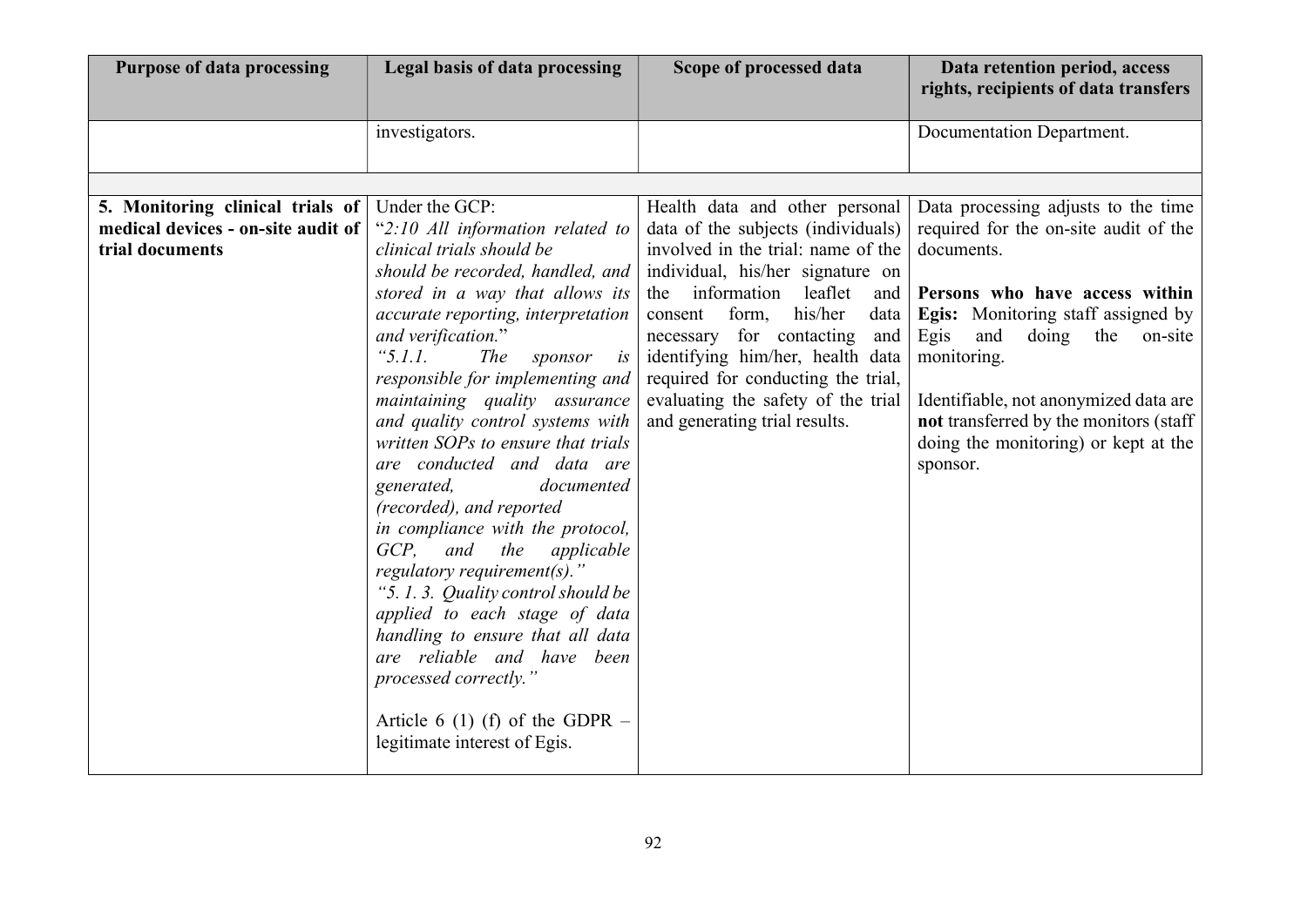| <b>Purpose of data processing</b>                           | Legal basis of data processing                                                                                                                                                                                                                                                                                                                                   | Scope of processed data                                                                                                                                                                   | Data retention period, access<br>rights, recipients of data transfers                                                                                                                                                                                                                                                                                                                    |
|-------------------------------------------------------------|------------------------------------------------------------------------------------------------------------------------------------------------------------------------------------------------------------------------------------------------------------------------------------------------------------------------------------------------------------------|-------------------------------------------------------------------------------------------------------------------------------------------------------------------------------------------|------------------------------------------------------------------------------------------------------------------------------------------------------------------------------------------------------------------------------------------------------------------------------------------------------------------------------------------------------------------------------------------|
|                                                             | Legitimate interest: compliance<br>with the trial rules applicable to<br>Egis and with the GCP.                                                                                                                                                                                                                                                                  |                                                                                                                                                                                           |                                                                                                                                                                                                                                                                                                                                                                                          |
|                                                             | In respect of processing health<br>data: under Article 9 (2) (h) of the<br>$GDPR$ – processing is necessary<br>for the purposes of preventive<br>medicine, the provision<br>of<br>healthcare or treatment and under<br>Article $9(2)(i)$ of the GDPR<br>processing is necessary<br>for<br>reasons of public interest in the<br>area of public health, such as    |                                                                                                                                                                                           |                                                                                                                                                                                                                                                                                                                                                                                          |
|                                                             | ensuring high standards of quality<br>and safety of healthcare and of<br>medical devices.                                                                                                                                                                                                                                                                        |                                                                                                                                                                                           |                                                                                                                                                                                                                                                                                                                                                                                          |
|                                                             |                                                                                                                                                                                                                                                                                                                                                                  |                                                                                                                                                                                           |                                                                                                                                                                                                                                                                                                                                                                                          |
| 6. Preparing a clinical trial<br>report on medical devices. | 17/B<br>Under Section<br>(5)<br>of<br>Government Decree 235/2009 a<br>report shall be made after the<br>completion of the trial. Thus the<br>trial documentation includes the<br>following:<br>a trial summary: title of the<br>research, data of the medical<br>device used,<br>data of the sponsor, initial<br>statement which the trial seeks to<br>evidence, | The health data of the subjects<br>(individuals) involved in the trial<br>and collected in the electronic<br>patient monitoring data forms for<br>the purpose of conducting the<br>trial. | 25 years after the trial is archived, or<br>5 years after the product ceases to be<br>marketed, whichever is longer, with<br>a view to the obligation to retain<br>documentation and assure<br>and<br>control the quality of medical devices<br>and conduct the trial and verify its<br>process and result under Section 6(9)<br>and point 3 of Schedule 8 of MosFA<br>Decree No 8/2003. |
|                                                             | initial set-up, description of the<br>procedure, start and end date of<br>the test, results,                                                                                                                                                                                                                                                                     |                                                                                                                                                                                           | Persons who have access within<br>Egis:<br>Sales<br>Directorate,<br>Research                                                                                                                                                                                                                                                                                                             |